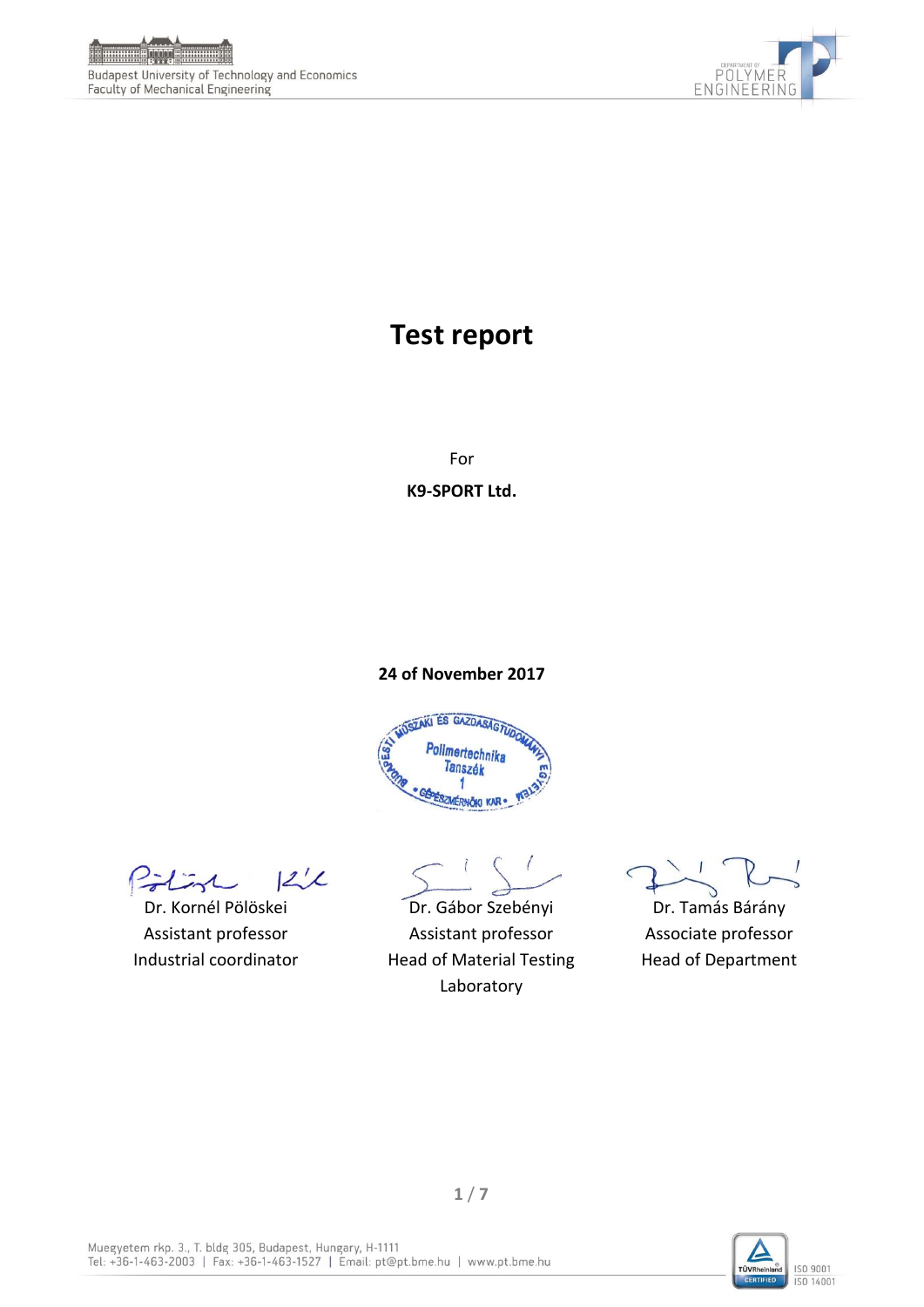

# **1. Test plan**

Determination of top closing force of 5 given clasps supplied by K9-SPORT Kft. (2310 Szigetszentmiklós Ipar u. 10-12.). 5 specimens were tested in each size. The applied notations were the following:

- "16 mm clasp" "16 mm, Julius k-9 emblem clasp 2017""
- $\bullet$  , 20 mm clasp" , 20 mm, Julius k-9 emblem clasp 2017"
- $\bullet$  , 25 mm clasp" , 25 mm, Julius k-9 emblem clasp 2017"
- $\bullet$  ,40 mm clasp" ,40 mm, Julius k-9 emblem clasp 2017"
- $,50$  mm clasp"  $,50$  mm, Julius k-9 emblem clasp 2017"

## **2. The place and date of the tests**

*The place of tests:* Department of Polymer Engineering, Faculty of Mechanical Engineering, Budapest University of Technology and Economics, Materials Testing Laboratory (H-1111 Budapest, Műegyetem rkp. 3., MT building)

*The date of tests:* 23 November 2017

## **3. Tensile tests**

The tensile tests were performed on a Zwick Z250 type computer-controlled universal testing machine at room temperature. The clasps were held by the girth supplied by the Customer.

Measurement parameters:

Device type: Zwick Z250

Load cell capacity: 20 kN

Test speed: 50 mm/min

Grip to grip distance: 200 mm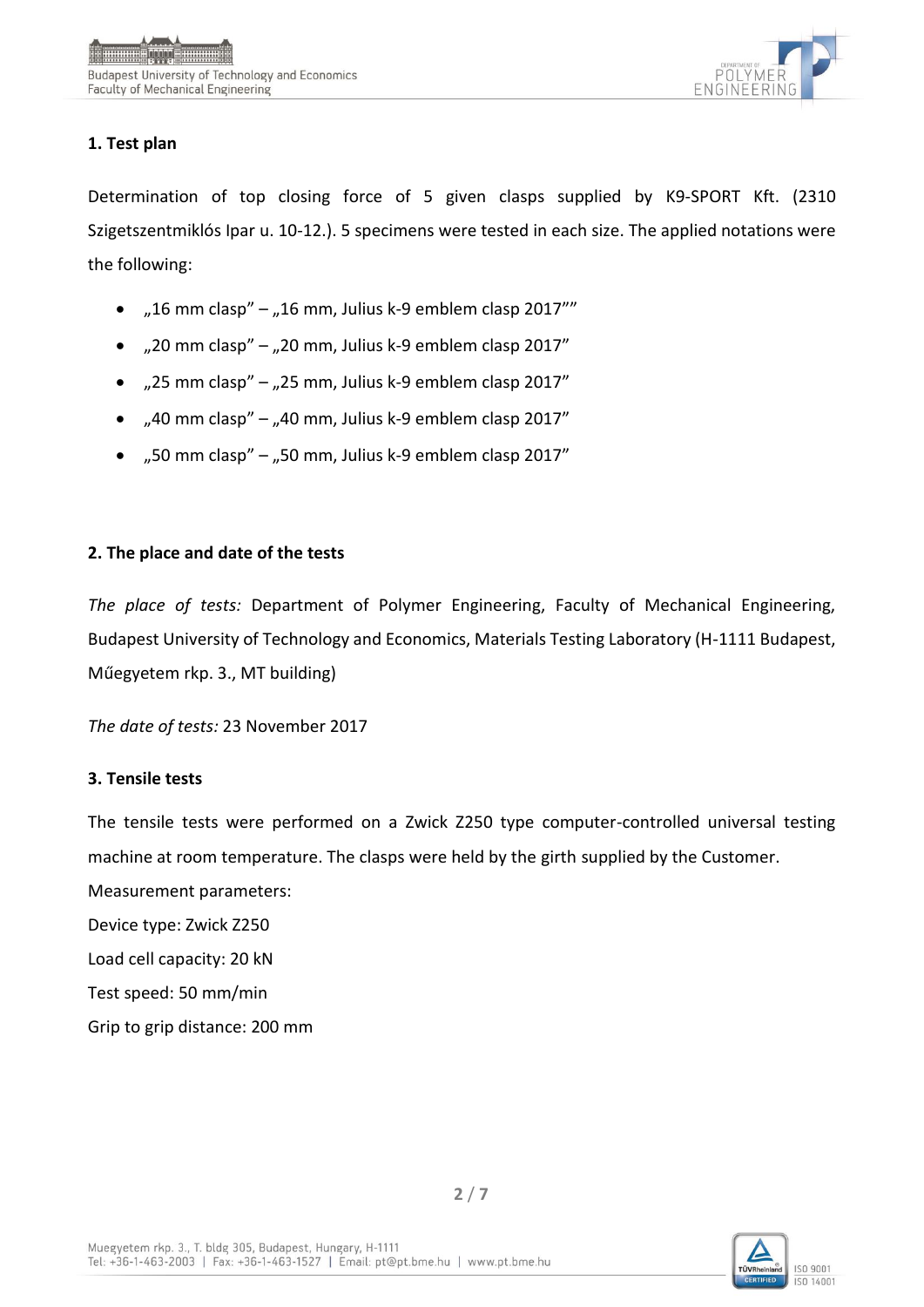





**Figure 1.** Tensile test layout

The results of the tensile tests are presented in Figures 2-6 and in Table 1. Only the highest forces were evaluated, which were measured at break or full opening of the clasps. There was no visible damage on the opened clasps.

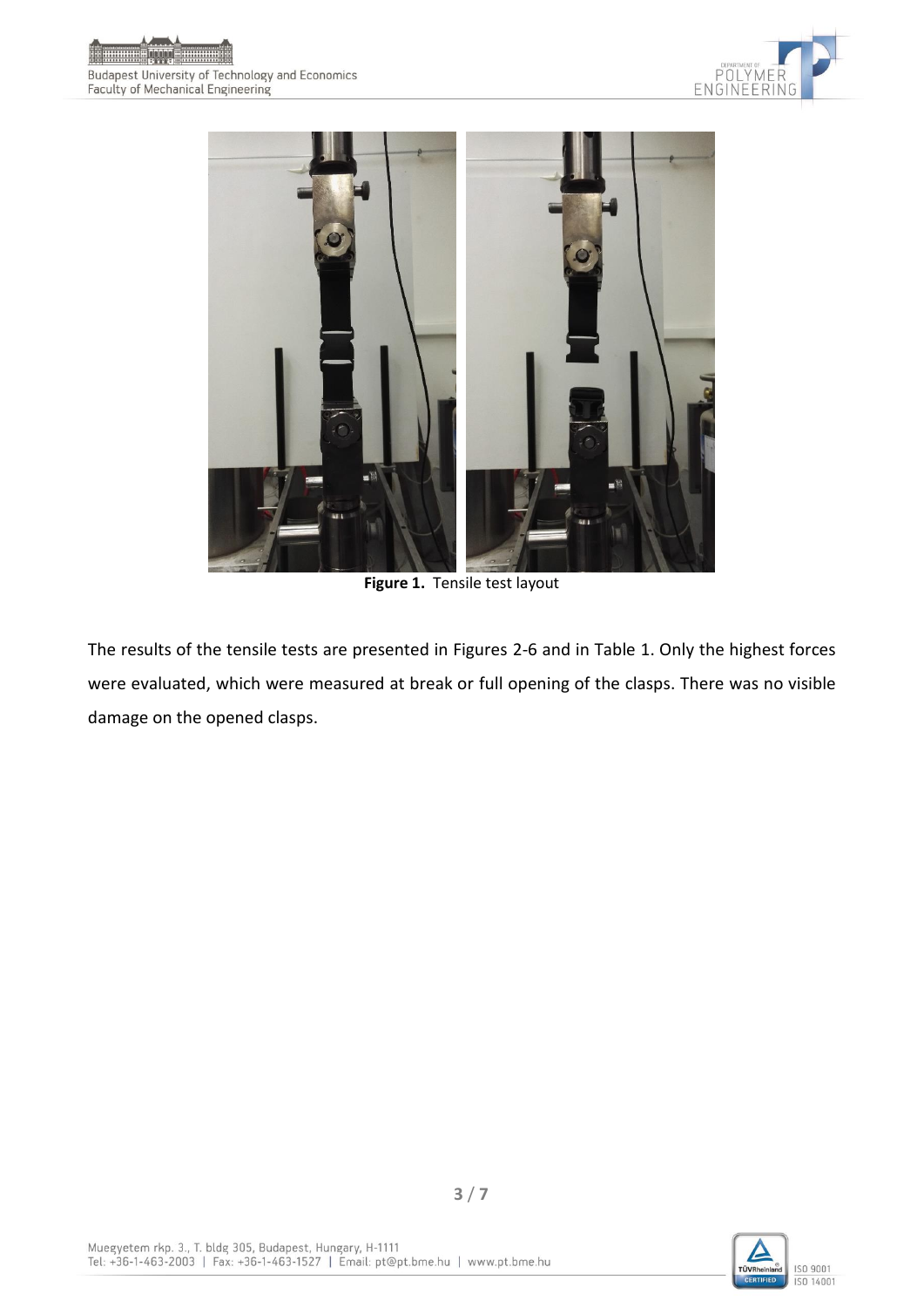









**Figure 3.** The Force - strain diagram of "20 mm clasp"

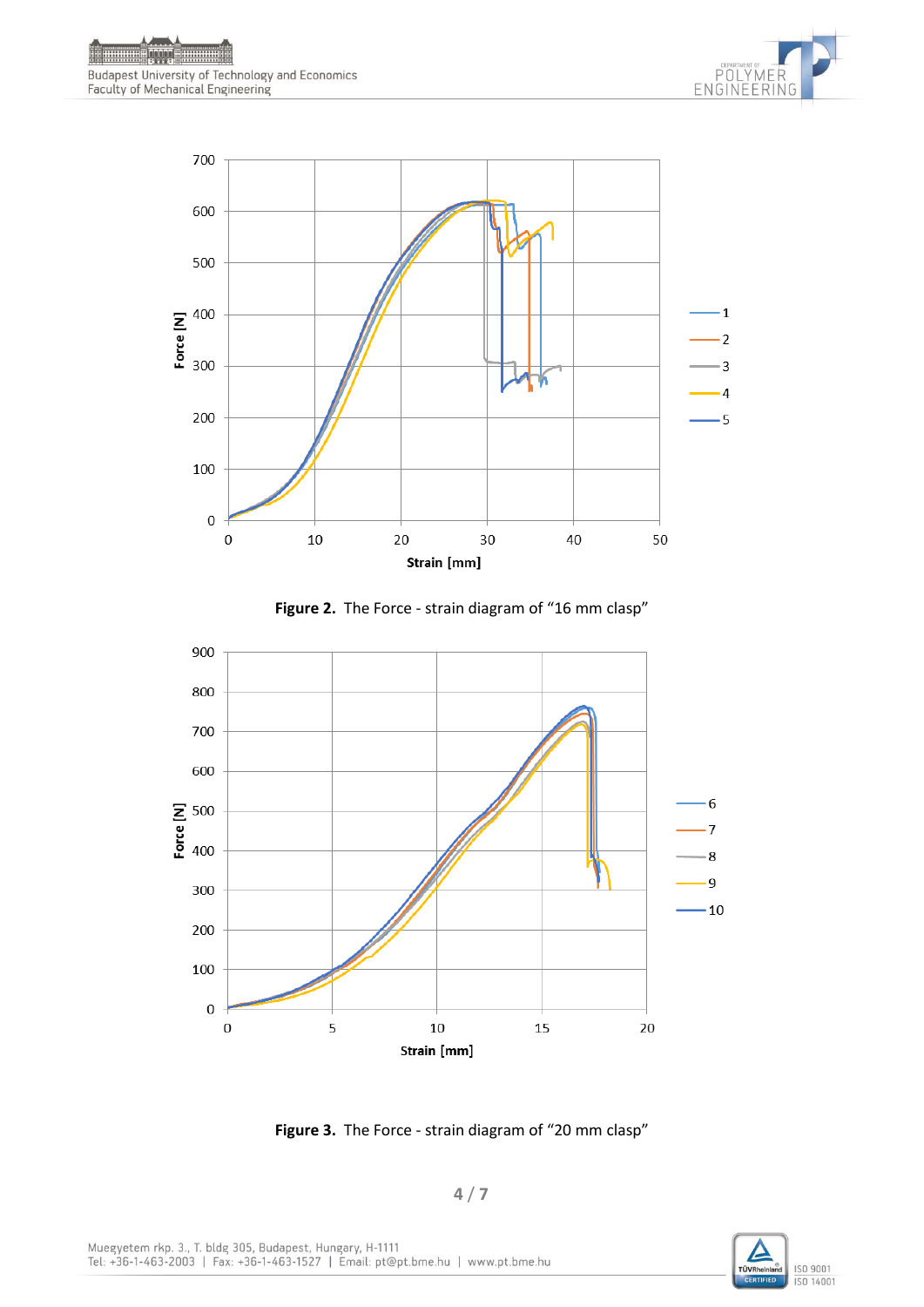



**Figure 4.** The Force - strain diagram of "25 mm clasp"



**Figure 5.** The Force - strain diagram of "40 mm clasp"

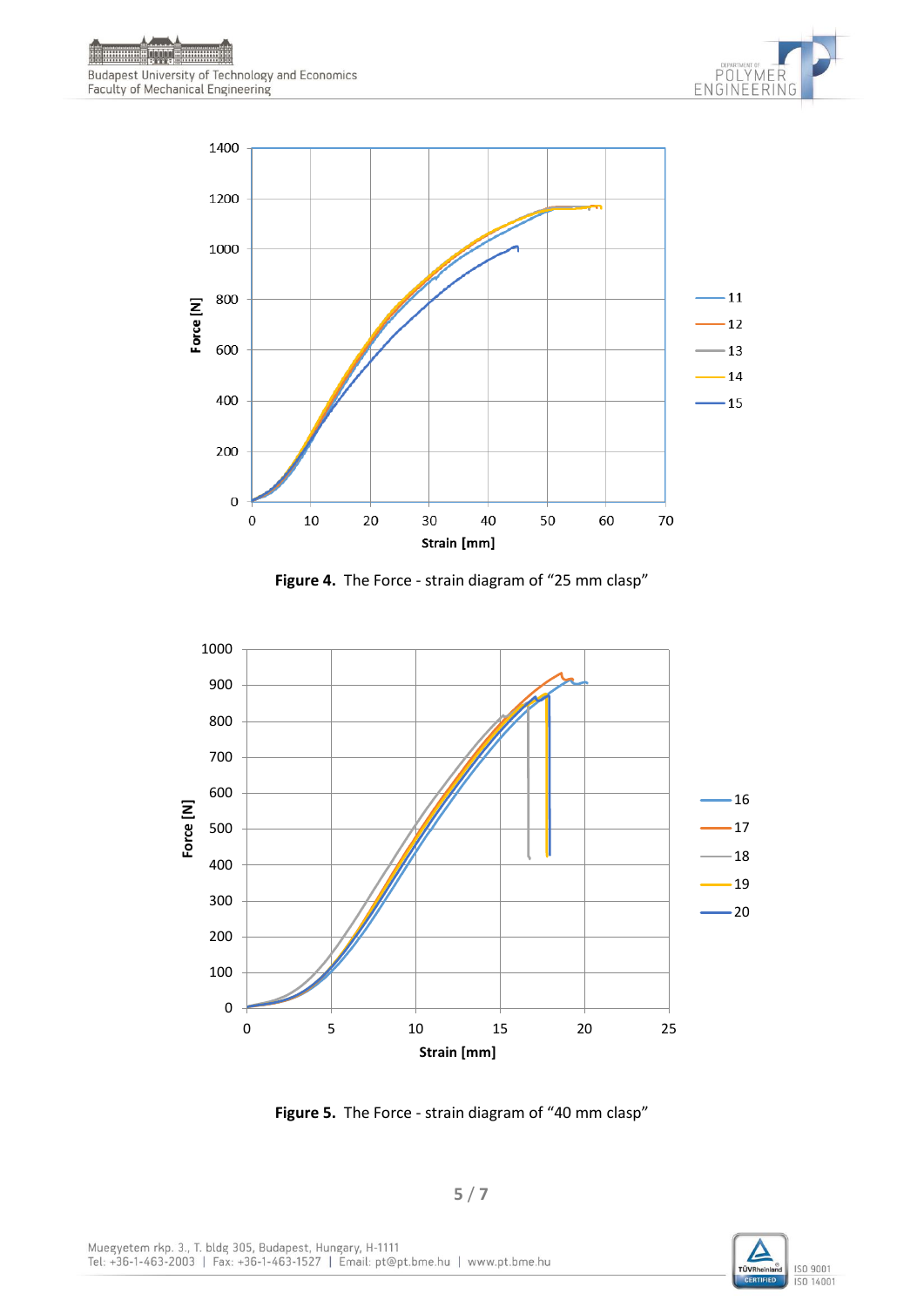



**Figure 6.** The Force - strain diagram of "50 mm clasp"